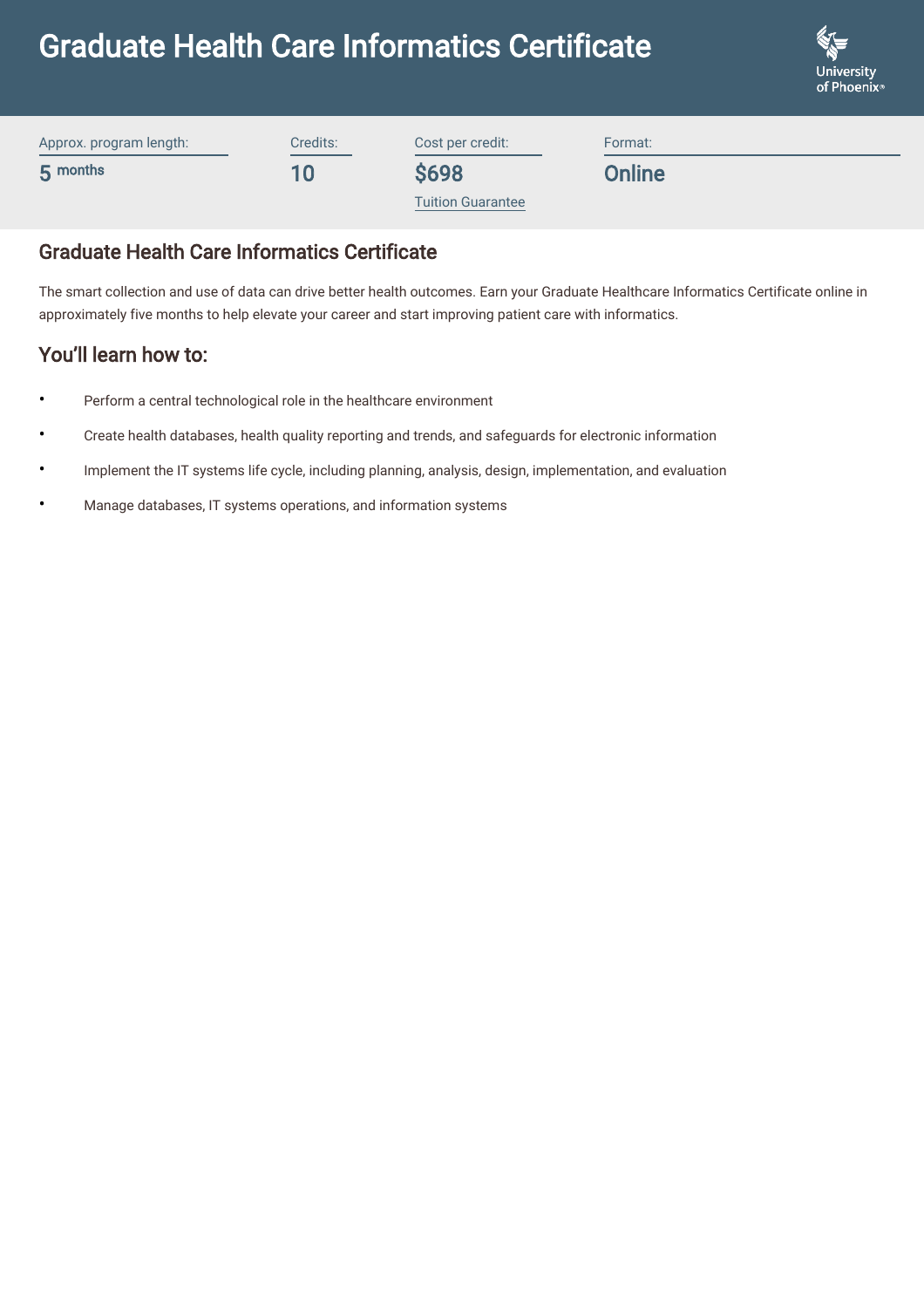

## Institutional accreditation

University of Phoenix is accredited by the Higher Learning Commission (HLC), [hlcommission.org](https://www.hlcommission.org/). Since 1978, University of Phoenix has been continually accredited by the Higher Learning Commission.